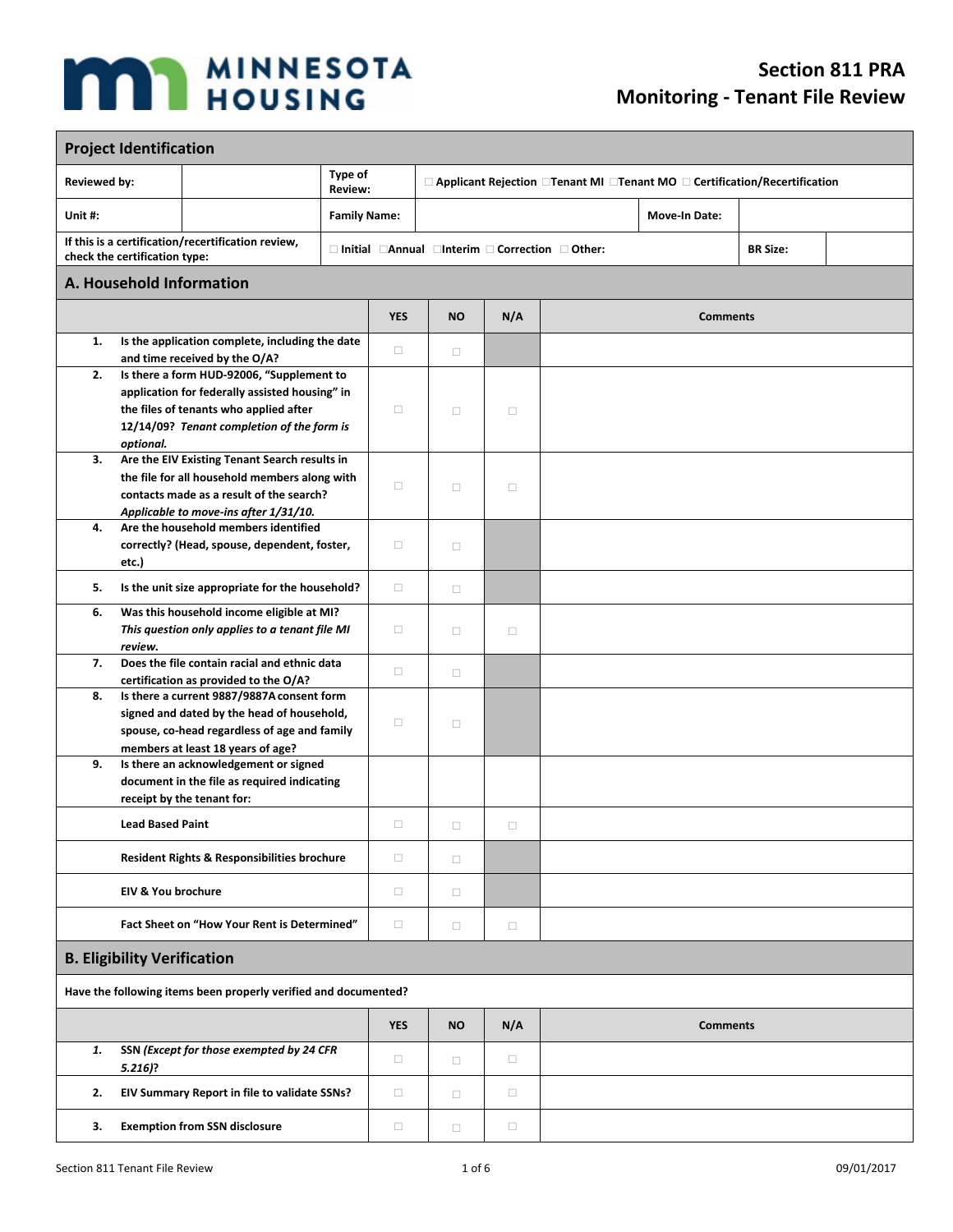| 4.       | <b>Criminal and Drug Screening</b>                                                                                                                                                                                                 |            |                         | $\Box$     | $\Box$    |                                    |                                                                                              |  |  |
|----------|------------------------------------------------------------------------------------------------------------------------------------------------------------------------------------------------------------------------------------|------------|-------------------------|------------|-----------|------------------------------------|----------------------------------------------------------------------------------------------|--|--|
| 5.       | State Lifetime Sex Offender Registration check<br>in each state where household members have<br>reported they have resided, and/or<br>background checks conducted using a<br>database that checks against all state<br>registries. |            |                         | $\Box$     | $\Box$    |                                    |                                                                                              |  |  |
| 6.       | Verification of disability status                                                                                                                                                                                                  |            |                         | $\Box$     | $\Box$    | $\Box$                             |                                                                                              |  |  |
| 7.       | Verification of student status                                                                                                                                                                                                     |            |                         | $\Box$     | $\Box$    | $\Box$                             |                                                                                              |  |  |
| 8.       | Verification of ages of occupants                                                                                                                                                                                                  |            |                         | $\Box$     | $\Box$    | $\Box$                             |                                                                                              |  |  |
| C. Lease |                                                                                                                                                                                                                                    |            |                         |            |           |                                    |                                                                                              |  |  |
|          |                                                                                                                                                                                                                                    |            |                         | <b>YES</b> | <b>NO</b> | N/A                                | <b>Comments</b>                                                                              |  |  |
| 1.       | Is the correct HUD model lease used?                                                                                                                                                                                               |            |                         | $\Box$     | $\Box$    |                                    |                                                                                              |  |  |
| 2.       | Is the original lease and subsequent leases or<br>addenda signed and dated by the O/A, head,<br>spouse, co-head, and all other adult members<br>of the household?                                                                  |            |                         | □          | $\Box$    |                                    |                                                                                              |  |  |
| 3.       | Are applicable attachments attached to the<br>lease, e.g., house rules, pet rules, unit<br>inspection report, etc.                                                                                                                 |            |                         | $\Box$     | $\Box$    |                                    |                                                                                              |  |  |
| 4.       | If a security deposit was required, was it in the<br>correct amount?<br>If required, enter amount: \$                                                                                                                              |            |                         | $\Box$     | $\Box$    | $\Box$                             |                                                                                              |  |  |
| 5.       | If a pet deposit was required, was it in the<br>correct amount?<br>If required, enter amount: \$                                                                                                                                   |            |                         | $\Box$     | $\Box$    | $\Box$                             |                                                                                              |  |  |
| 6.       | If a pet deposit was paid in installments, was<br>the payment schedule in accordance with the<br>pet regulations?                                                                                                                  |            |                         | $\Box$     | $\Box$    | $\Box$                             |                                                                                              |  |  |
| 7.       | Are there inspections in the file:                                                                                                                                                                                                 |            |                         |            |           |                                    |                                                                                              |  |  |
|          | Move-In (dated and signed by O/A and<br>Tenant)?                                                                                                                                                                                   |            |                         | $\Box$     | $\Box$    | $\Box$                             |                                                                                              |  |  |
|          | <b>Annual unit inspections?</b>                                                                                                                                                                                                    |            |                         | $\Box$     | $\Box$    | $\Box$                             |                                                                                              |  |  |
|          | D. Certification/Recertification Activities                                                                                                                                                                                        |            |                         |            |           |                                    |                                                                                              |  |  |
|          |                                                                                                                                                                                                                                    |            |                         | <b>YES</b> | <b>NO</b> | N/A                                | <b>Comments</b>                                                                              |  |  |
| 1.       | Are recertification notices provided within the<br>required timeframes?                                                                                                                                                            |            |                         | $\Box$     | $\Box$    |                                    |                                                                                              |  |  |
| 2.       | Are recertifications completed on time?                                                                                                                                                                                            |            |                         | $\Box$     | $\Box$    |                                    |                                                                                              |  |  |
| 3.       | Is the certification signed and dated by the<br>appropriate parties?                                                                                                                                                               |            |                         | $\Box$     | $\Box$    |                                    |                                                                                              |  |  |
| 4.       | Has a 30-day notice of increase in rent been<br>provided to the tenant?                                                                                                                                                            |            |                         | $\Box$     | $\Box$    | $\Box$                             |                                                                                              |  |  |
|          |                                                                                                                                                                                                                                    |            | 3rd Party Verification? |            |           |                                    |                                                                                              |  |  |
|          | <b>Income Information</b>                                                                                                                                                                                                          | <b>YES</b> | <b>NO</b>               | N/A        |           | <b>Amount reported</b><br>on 50059 | Are all reported income and deductions verified and calculated<br>correctly? If no, comment. |  |  |
| 5.       | Wages                                                                                                                                                                                                                              | $\Box$     | $\Box$                  | $\Box$     | \$        |                                    |                                                                                              |  |  |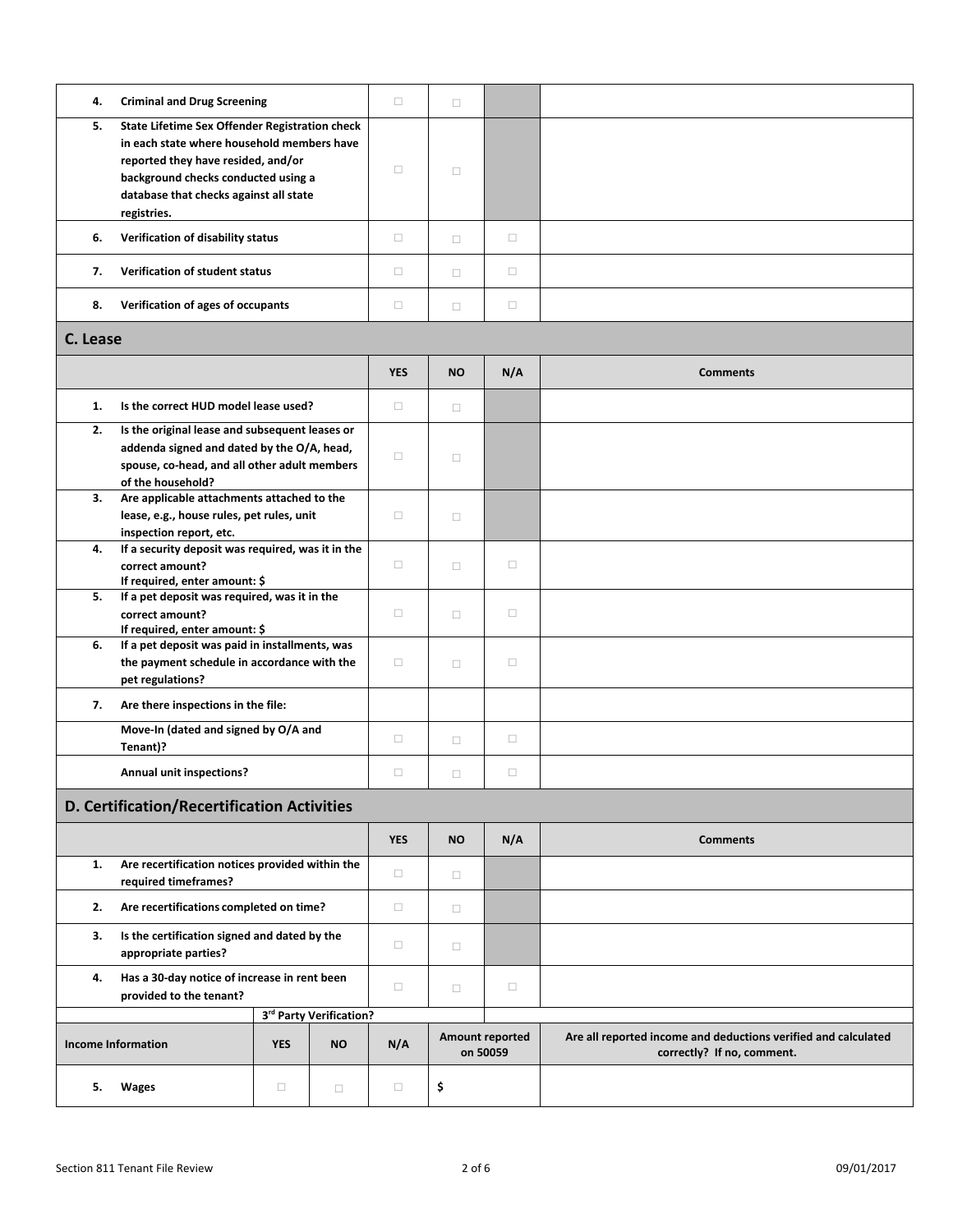| 6. | <b>Social Security/SSI</b>                                                                                | $\Box$     | $\Box$    | $\Box$ | \$                          |               |        |                                    |  |  |
|----|-----------------------------------------------------------------------------------------------------------|------------|-----------|--------|-----------------------------|---------------|--------|------------------------------------|--|--|
| 7. | Unemployment                                                                                              | $\Box$     | $\Box$    | $\Box$ | \$                          |               |        |                                    |  |  |
| 8. | <b>Welfare/Public</b><br>Assistance/TANF                                                                  | $\Box$     | $\Box$    | $\Box$ | \$                          |               |        |                                    |  |  |
| 9. | <b>Child Support</b>                                                                                      | $\Box$     | $\Box$    | $\Box$ | \$                          |               |        |                                    |  |  |
|    | 10. Pensions                                                                                              | $\Box$     | $\Box$    | $\Box$ | \$                          |               |        |                                    |  |  |
|    | 11. Other                                                                                                 | $\Box$     | $\Box$    | $\Box$ | \$                          |               |        |                                    |  |  |
|    | <b>Income from Assets</b>                                                                                 |            | <b>NO</b> | N/A    | <b>Cash Value</b>           |               |        | <b>Annual Income</b><br>from Asset |  |  |
|    | 12. Checking Account                                                                                      | $\Box$     | $\Box$    | $\Box$ | \$                          |               | \$     |                                    |  |  |
|    | 13. Savings Account                                                                                       | $\Box$     | $\Box$    | $\Box$ | \$                          |               | \$     |                                    |  |  |
|    | 14. Certificate of Deposit                                                                                | $\Box$     | $\Box$    | $\Box$ | \$                          |               | \$     |                                    |  |  |
|    | 15. 401k/Keough/IRA                                                                                       | $\Box$     | $\Box$    | $\Box$ | \$                          |               | \$     |                                    |  |  |
|    | 16. Real Estate                                                                                           | $\Box$     | $\Box$    | $\Box$ | \$                          |               | \$     |                                    |  |  |
|    | 17. Other                                                                                                 | $\Box$     | $\Box$    | $\Box$ | \$                          |               | \$     |                                    |  |  |
|    | 18. Imputed Assets                                                                                        | $\Box$     | $\Box$    | $\Box$ | \$                          |               | \$     |                                    |  |  |
|    | Allowances/Expenses                                                                                       | <b>YES</b> | <b>NO</b> | N/A    | Amount reported<br>on 50059 |               |        |                                    |  |  |
|    | 19. Dependent Allowance                                                                                   | $\Box$     | $\Box$    | $\Box$ | \$                          |               |        |                                    |  |  |
|    | 20. Elderly/Disabled<br>Allowance                                                                         | $\Box$     | $\Box$    | $\Box$ | \$                          |               |        |                                    |  |  |
|    | 21. Medical Expenses                                                                                      | $\Box$     | $\Box$    | $\Box$ | \$                          |               |        |                                    |  |  |
|    | 22. Disability Expenses                                                                                   | $\Box$     | $\Box$    | $\Box$ | \$                          |               |        |                                    |  |  |
|    | 23. Childcare Expenses                                                                                    | $\Box$     | $\Box$    | $\Box$ | \$                          |               |        |                                    |  |  |
|    |                                                                                                           |            |           |        | <b>YES</b>                  | $\mathsf{NO}$ | N/A    |                                    |  |  |
|    | 24. Are all expenses and allowances that are claimed eligible<br>under the HH 4350.3, R1?                 |            |           |        | $\Box$                      | $\Box$        | $\Box$ |                                    |  |  |
|    | 25. Has the household certified whether or not they have<br>disposed of assets during the past two years? |            |           |        | $\Box$                      | $\Box$        | $\Box$ |                                    |  |  |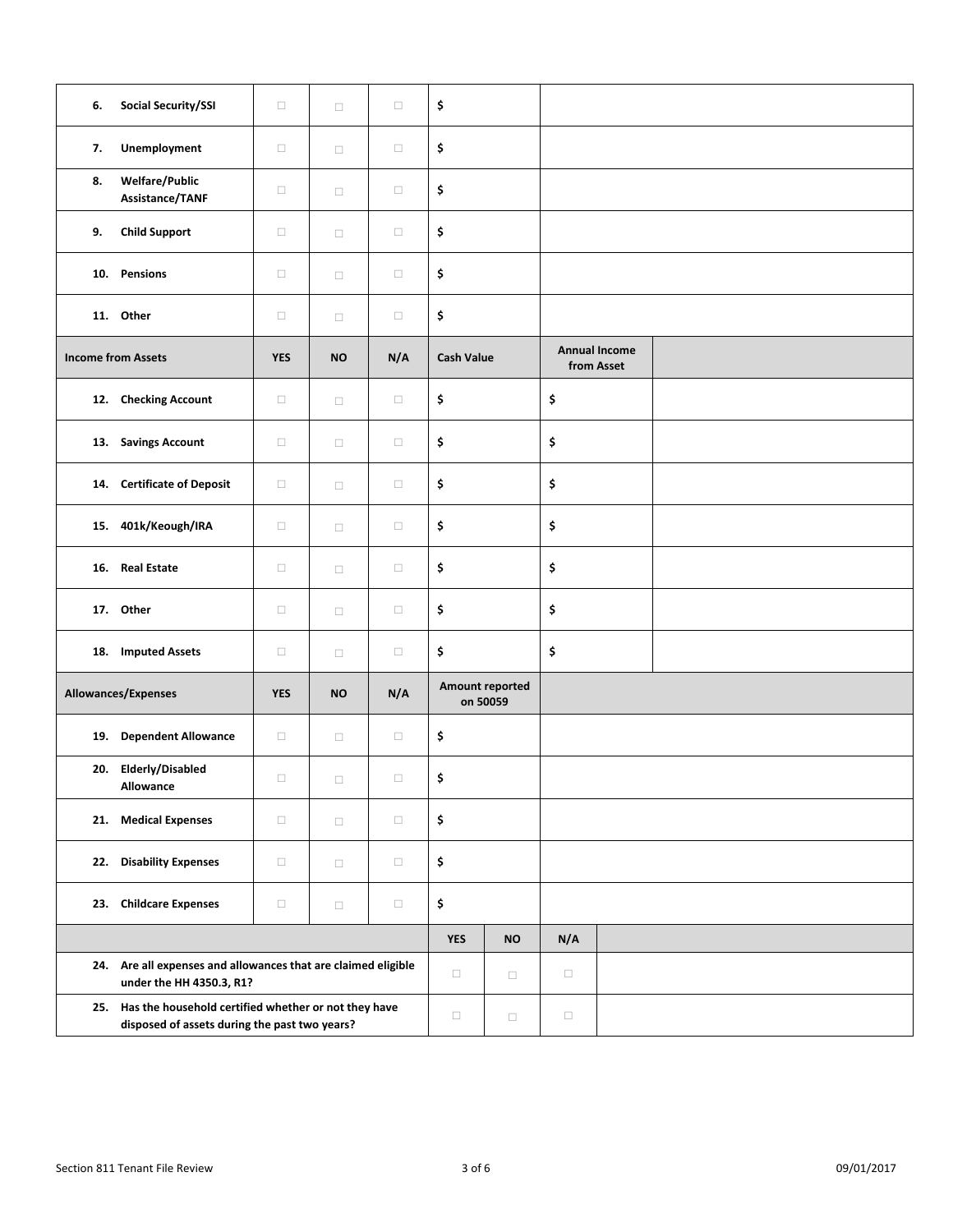|                                   | 25. Enter the reviewer verified amounts for the following:                                                                                                            |    |            | Amount reported on 50059 |        | Did income information on the 50059 agree with verified<br>file information? If not, comment on any discrepancies<br>identified. |
|-----------------------------------|-----------------------------------------------------------------------------------------------------------------------------------------------------------------------|----|------------|--------------------------|--------|----------------------------------------------------------------------------------------------------------------------------------|
|                                   | <b>Contract rent</b>                                                                                                                                                  | -S |            | \$                       |        |                                                                                                                                  |
|                                   | Utility Allowance \$                                                                                                                                                  |    |            | \$                       |        |                                                                                                                                  |
|                                   | <b>Gross Rent</b><br>-\$                                                                                                                                              |    |            | \$                       |        |                                                                                                                                  |
| <b>Total Tenant Payment</b><br>-Ş |                                                                                                                                                                       |    |            | \$                       |        |                                                                                                                                  |
|                                   | <b>Tenant Rent</b><br>-\$                                                                                                                                             |    |            | \$                       |        |                                                                                                                                  |
|                                   | <b>Utility Reimbursement</b><br>-\$                                                                                                                                   |    |            | \$                       |        |                                                                                                                                  |
|                                   | Assistance Payment \$                                                                                                                                                 |    |            | \$                       |        |                                                                                                                                  |
|                                   |                                                                                                                                                                       |    | <b>YES</b> | <b>NO</b>                | N/A    | <b>Comments</b>                                                                                                                  |
|                                   | 27. Is the tenant paying minimum rent?                                                                                                                                |    | $\Box$     | $\Box$                   | $\Box$ |                                                                                                                                  |
|                                   | If yes, was a hardship exemption granted?                                                                                                                             |    |            | $\Box$                   | $\Box$ |                                                                                                                                  |
|                                   | Were income discrepancies reported on the EIV<br>28.<br>Income Discrepancy Report investigated and the file<br>documented with solution?                              |    |            | $\Box$                   | $\Box$ |                                                                                                                                  |
|                                   | 29. Has the tenant entered into a written repayment<br>agreement for monies due to the project?                                                                       |    | $\Box$     | $\Box$                   | $\Box$ |                                                                                                                                  |
|                                   | If yes, does the plan contain the required<br>information?                                                                                                            |    | $\Box$     | $\Box$                   | $\Box$ |                                                                                                                                  |
| 30.                               | Does the file contain a recertification as a result of<br>new employment reported on the EIV New Hires<br>Report?                                                     |    | $\Box$     | $\Box$                   | $\Box$ |                                                                                                                                  |
|                                   | If yes, is the new employment income included in the<br>reported annual income?                                                                                       |    | $\Box$     | $\Box$                   | $\Box$ |                                                                                                                                  |
|                                   | <b>E. Billing Activities</b>                                                                                                                                          |    |            |                          |        |                                                                                                                                  |
|                                   |                                                                                                                                                                       |    | <b>YES</b> | <b>NO</b>                | N/A    | <b>Comments</b>                                                                                                                  |
|                                   | Does the assistance payment requested on the<br>1.<br>monthly billing (HUD-52670-A, Part 1) agree with<br>the assistance payment on the applicable form<br>HUD-50059? |    | $\Box$     | $\Box$                   | $\Box$ |                                                                                                                                  |
|                                   | If required, have adjustments been made to the<br>2.<br>monthly billing?                                                                                              |    |            | $\Box$                   | $\Box$ |                                                                                                                                  |
|                                   | F. Move-Out File Review Only                                                                                                                                          |    |            |                          |        |                                                                                                                                  |
|                                   |                                                                                                                                                                       |    | <b>YES</b> | <b>NO</b>                | N/A    | <b>Comments</b>                                                                                                                  |
| 1.                                | Is there a MO notice from tenant?                                                                                                                                     |    |            |                          |        |                                                                                                                                  |
|                                   |                                                                                                                                                                       |    | $\Box$     | $\Box$                   | $\Box$ |                                                                                                                                  |
|                                   | Move-Out date:                                                                                                                                                        |    |            |                          |        |                                                                                                                                  |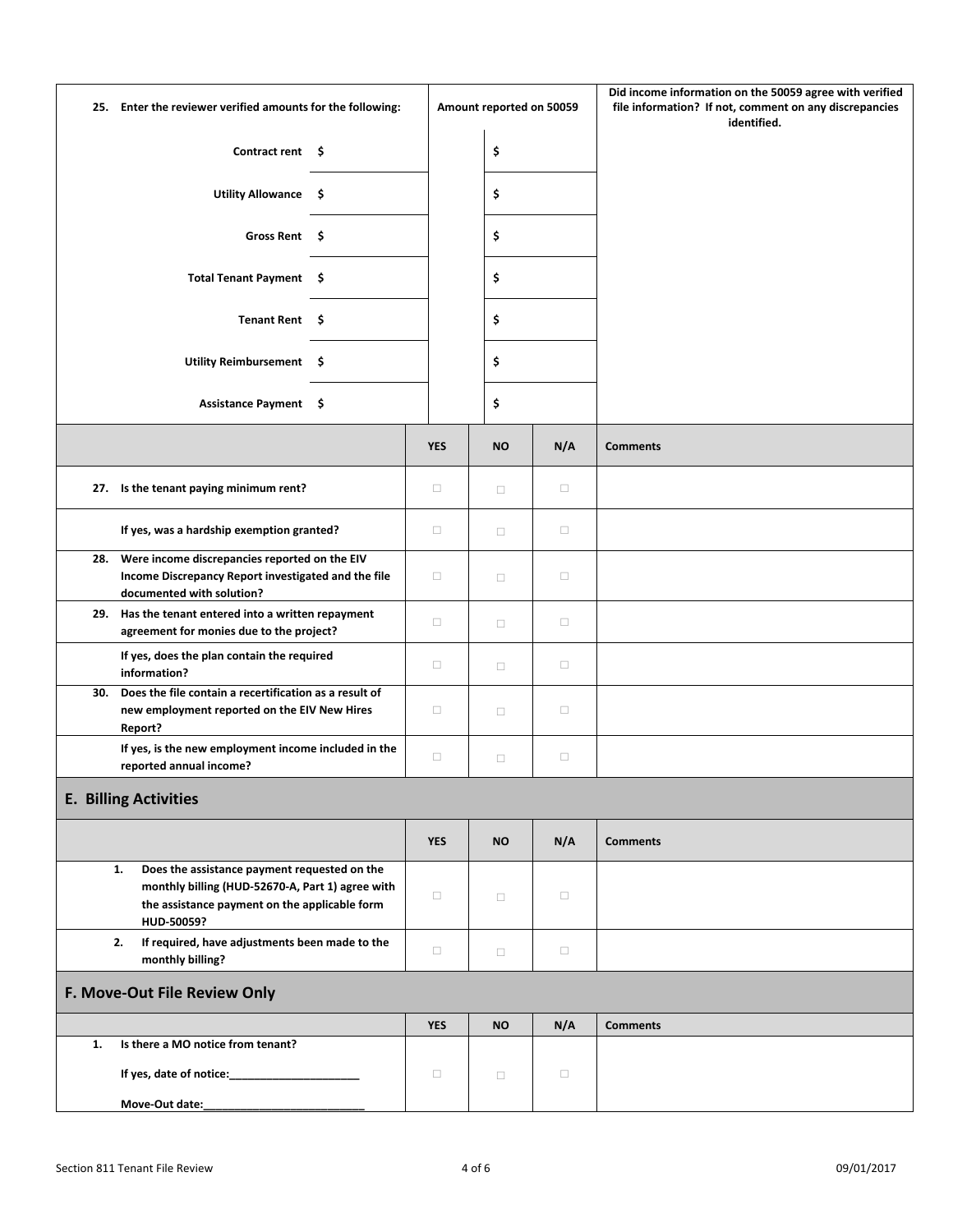| 2.                                        | Is there a MO inspection?                                                                                                               |            |           |        |                 |  |
|-------------------------------------------|-----------------------------------------------------------------------------------------------------------------------------------------|------------|-----------|--------|-----------------|--|
|                                           | If yes, enter the date of inspection:                                                                                                   | $\Box$     | $\Box$    | $\Box$ |                 |  |
| 3.                                        | Was the security deposit refunded to the tenant<br>within 21 days, or in accordance with state and local<br>laws, whichever is shorter? | $\Box$     | П         | $\Box$ |                 |  |
| 4.                                        | Was an itemized list of damages and charges<br>provided to the tenant?                                                                  | $\Box$     | $\Box$    | $\Box$ |                 |  |
| 5.                                        | Does the tenant MO date on the voucher match the<br>date the tenant vacated?                                                            | $\Box$     | $\Box$    | $\Box$ |                 |  |
| <b>G. Applicant Rejection Review Only</b> |                                                                                                                                         |            |           |        |                 |  |
|                                           |                                                                                                                                         | <b>YES</b> | <b>NO</b> | N/A    | <b>Comments</b> |  |
| 1.                                        | Was the reason the applicant was denied admittance<br>in accordance with the TSP?                                                       | п          | П         | $\Box$ |                 |  |
| 2.                                        | Was the reason for rejection provided in specific<br>terms and plain language?                                                          | $\Box$     | $\Box$    | $\Box$ |                 |  |
| 3.                                        | Was the reason for rejection provided within 5 days?                                                                                    | $\Box$     | п         | $\Box$ |                 |  |
| 4.                                        | Did the rejection letter provide the applicant the<br>right to appeal?                                                                  | $\Box$     | п         | $\Box$ |                 |  |
| 5.                                        | Was DHS notified of the reason for rejection?                                                                                           | п          | $\Box$    | $\Box$ |                 |  |
| 6.                                        | If the applicant appealed, was the appeal reviewed<br>by someone other than the person who made the<br>original decision?               | п          | $\Box$    | $\Box$ |                 |  |
| 7.                                        | Was the appeal processed and applicant notified of<br>the appeal decision within 5 days of the meeting?                                 | $\Box$     | □         | $\Box$ |                 |  |